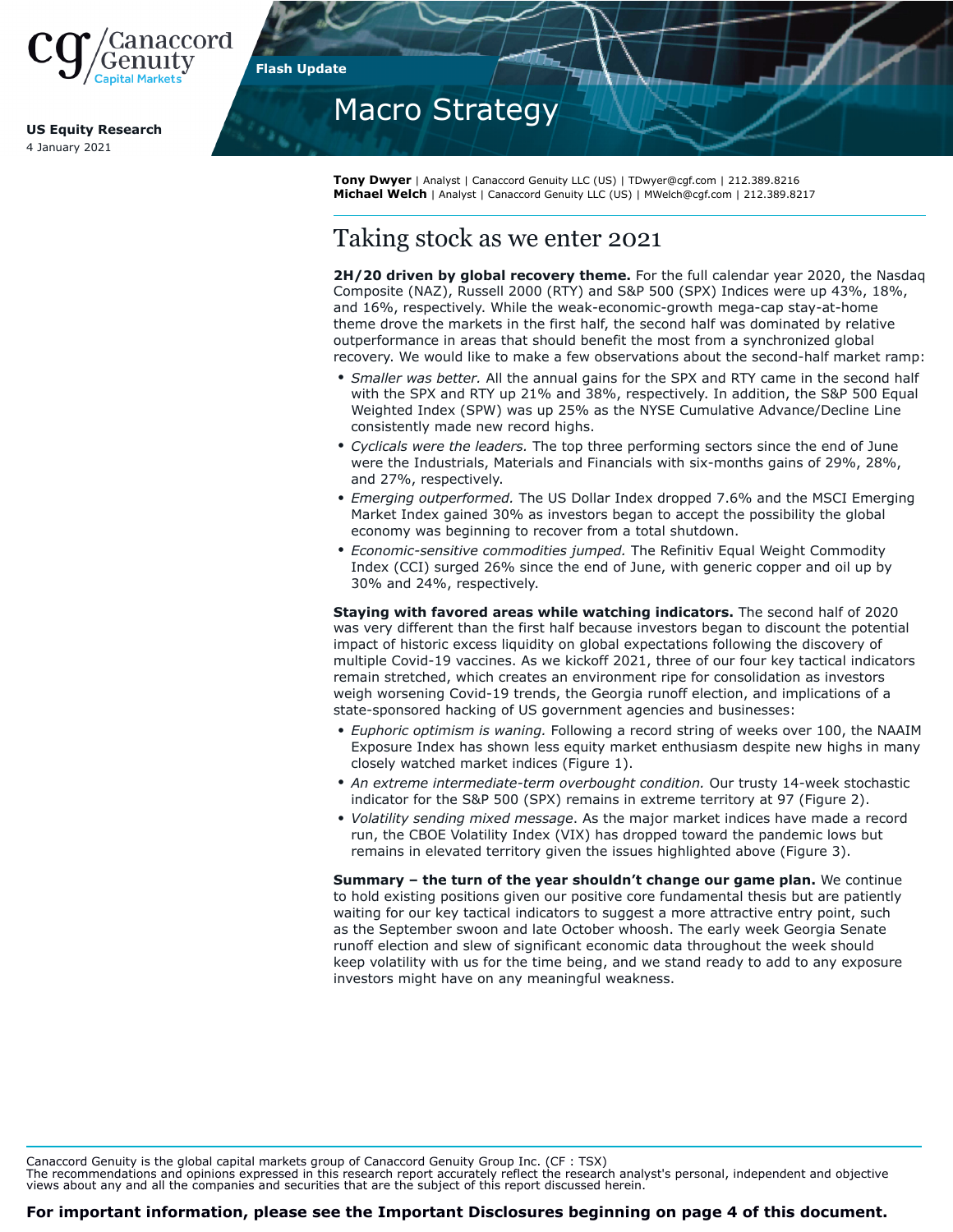



#### Figure 1: NAAIM Exposure Index suggests optimism beginning to wane

#### Figure 2: SPX weekly stochastic still extreme

2

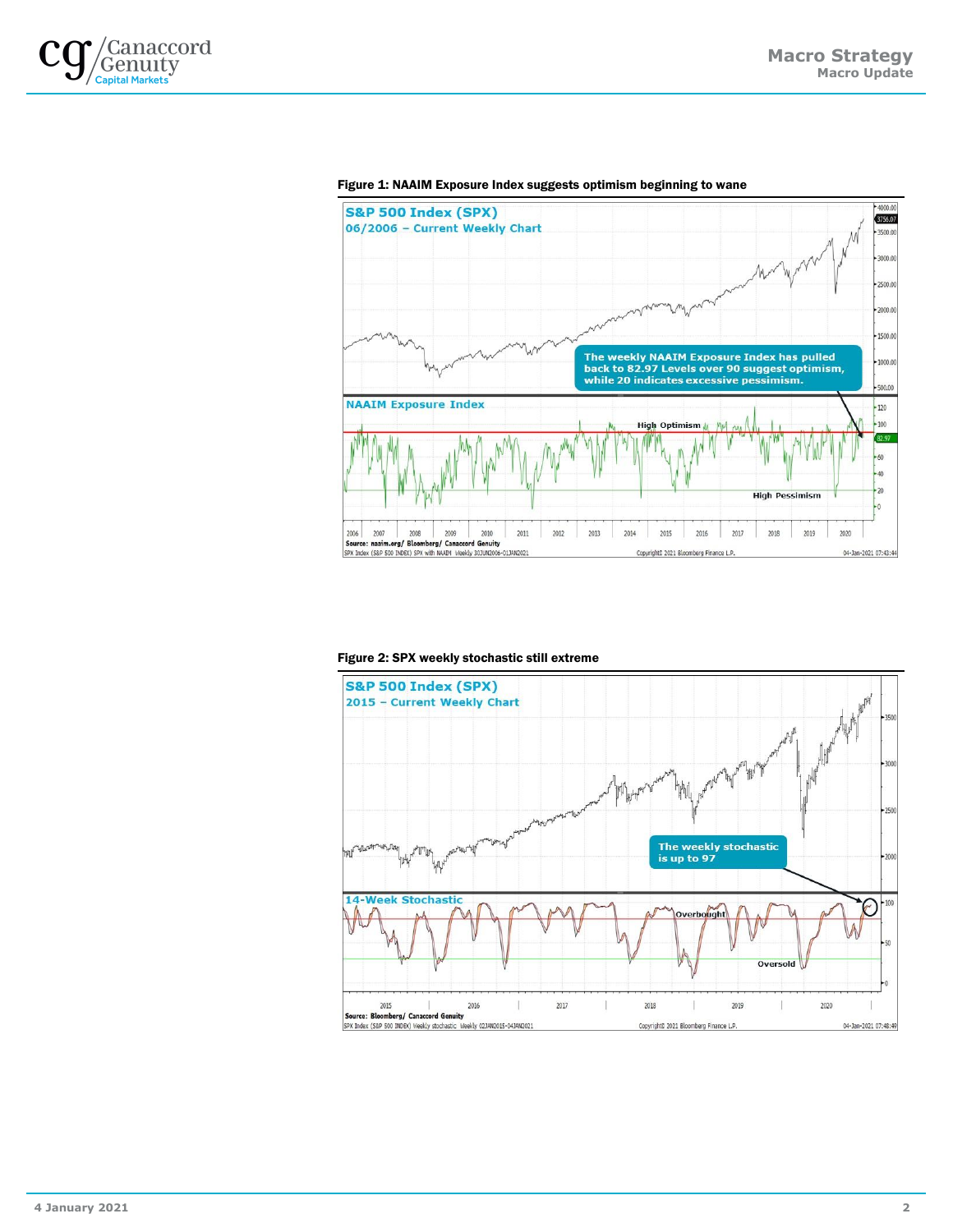

#### Figure 3: The VIX is sending mixed messages



3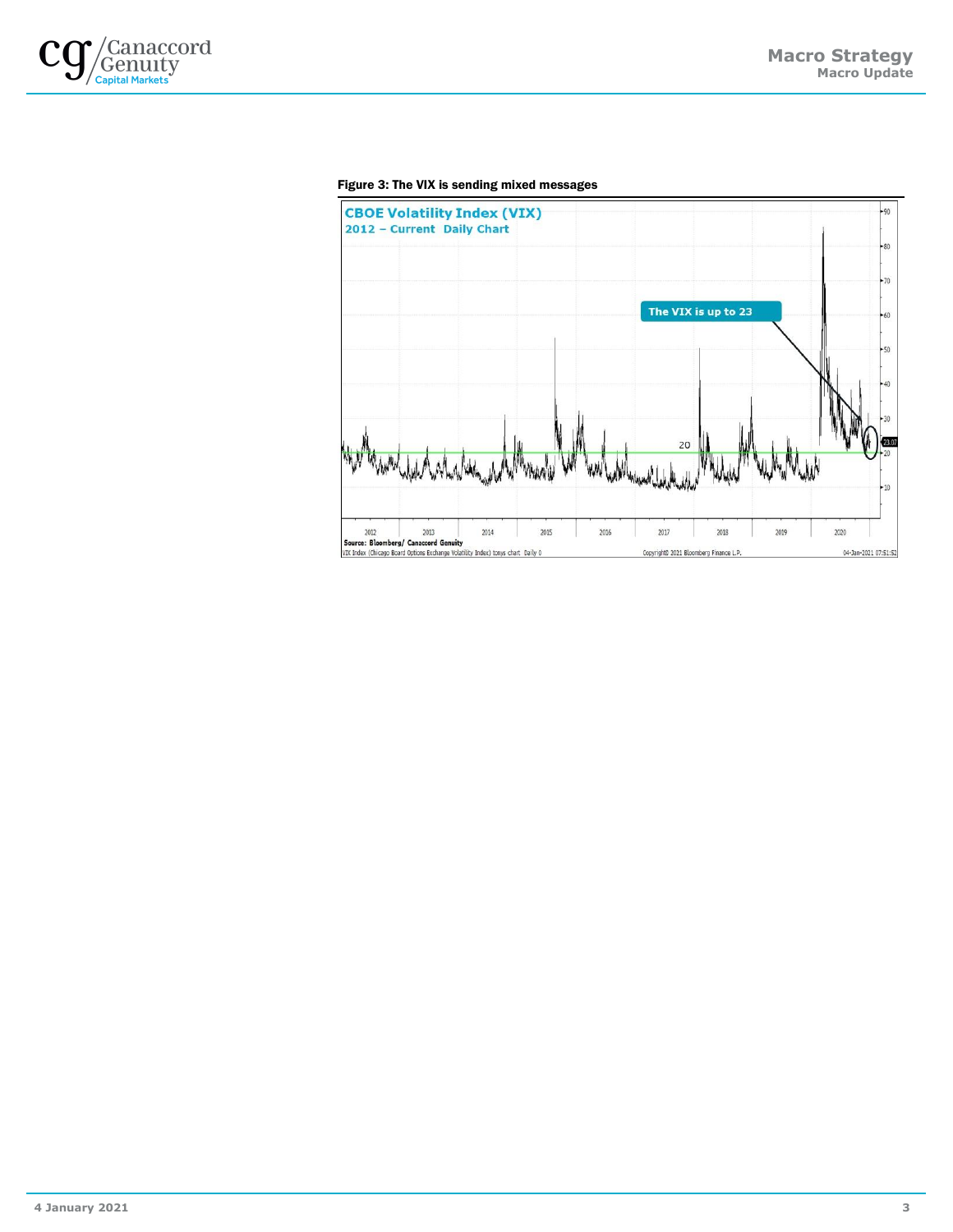

# Appendix: Important Disclosures

# **Analyst Certification**

Each authoring analyst of Canaccord Genuity whose name appears on the front page of this research hereby certifies that (i) the recommendations and opinions expressed in this research accurately reflect the authoring analyst's personal, independent and objective views about any and all of the designated investments or relevant issuers discussed herein that are within such authoring analyst's coverage universe and (ii) no part of the authoring analyst's compensation was, is, or will be, directly or indirectly, related to the specific recommendations or views expressed by the authoring analyst in the research, and (iii) to the best of the authoring analyst's knowledge, she/he is not in receipt of material non-public information about the issuer.

Analysts employed outside the US are not registered as research analysts with FINRA. These analysts may not be associated persons of Canaccord Genuity LLC and therefore may not be subject to the FINRA Rule 2241 and NYSE Rule 472 restrictions on communications with a subject company, public appearances and trading securities held by a research analyst account.

### **Sector Coverage**

Individuals identified as "Sector Coverage" cover a subject company's industry in the identified jurisdiction, but are not authoring analysts of the report.

# **Investment Recommendation**

Date and time of first dissemination: January 04, 2021, 08:38 ET Date and time of production: January 04, 2021, 08:38 ET

# **Distribution of Ratings:**

### **Global Stock Ratings (as of 01/04/21)**

| <b>Rating</b>   | <b>Coverage Universe</b> |               | <b>IB Clients</b> |
|-----------------|--------------------------|---------------|-------------------|
|                 | 1#                       | $\frac{0}{0}$ | $\frac{0}{0}$     |
| Buy             | 559                      | 62.46%        | 58.86%            |
| Hold            | 173                      | 19.33%        | 40.46%            |
| Sell            | 10                       | 1.12%         | 30.00%            |
| Speculative Buy | 134                      | 14.97%        | 79.85%            |
|                 | 895*                     | 100.0%        |                   |

\*Total includes stocks that are Under Review

#### **Canaccord Genuity Ratings System**

**BUY**: The stock is expected to generate risk-adjusted returns of over 10% during the next 12 months.

**HOLD**: The stock is expected to generate risk-adjusted returns of 0-10% during the next 12 months.

**SELL**: The stock is expected to generate negative risk-adjusted returns during the next 12 months.

**NOT RATED:** Canaccord Genuity does not provide research coverage of the relevant issuer.

"Risk-adjusted return" refers to the expected return in relation to the amount of risk associated with the designated investment or the relevant issuer.

#### **Risk Qualifier**

**SPECULATIVE**: Stocks bear significantly higher risk that typically cannot be valued by normal fundamental criteria. Investments in the stock may result in material loss.

#### **12-Month Recommendation History** (as of date same as the **Global Stock Ratings** table)

A list of all the recommendations on any issuer under coverage that was disseminated during the preceding 12-month period may be obtained at the following website (provided as a hyperlink if this report is being read electronically) [http://disclosures](http://disclosures-mar.canaccordgenuity.com/EN/Pages/default.aspx)[mar.canaccordgenuity.com/EN/Pages/default.aspx](http://disclosures-mar.canaccordgenuity.com/EN/Pages/default.aspx)

#### **Past performance**

In line with Article 44(4)(b), MiFID II Delegated Regulation, we disclose price performance for the preceding five years or the whole period for which the financial instrument has been offered or investment service provided where less than five years. Please note price history refers to actual past performance, and that past performance is not a reliable indicator of future price and/or performance.

#### **Online Disclosures**

Up-to-date disclosures may be obtained at the following website (provided as a hyperlink if this report is being read electronically) <http://disclosures.canaccordgenuity.com/EN/Pages/default.aspx>; or by sending a request to Canaccord Genuity Corp. Research, Attn: Disclosures, P.O. Box 10337 Pacific Centre, 2200-609 Granville Street, Vancouver, BC, Canada V7Y 1H2; or by sending a request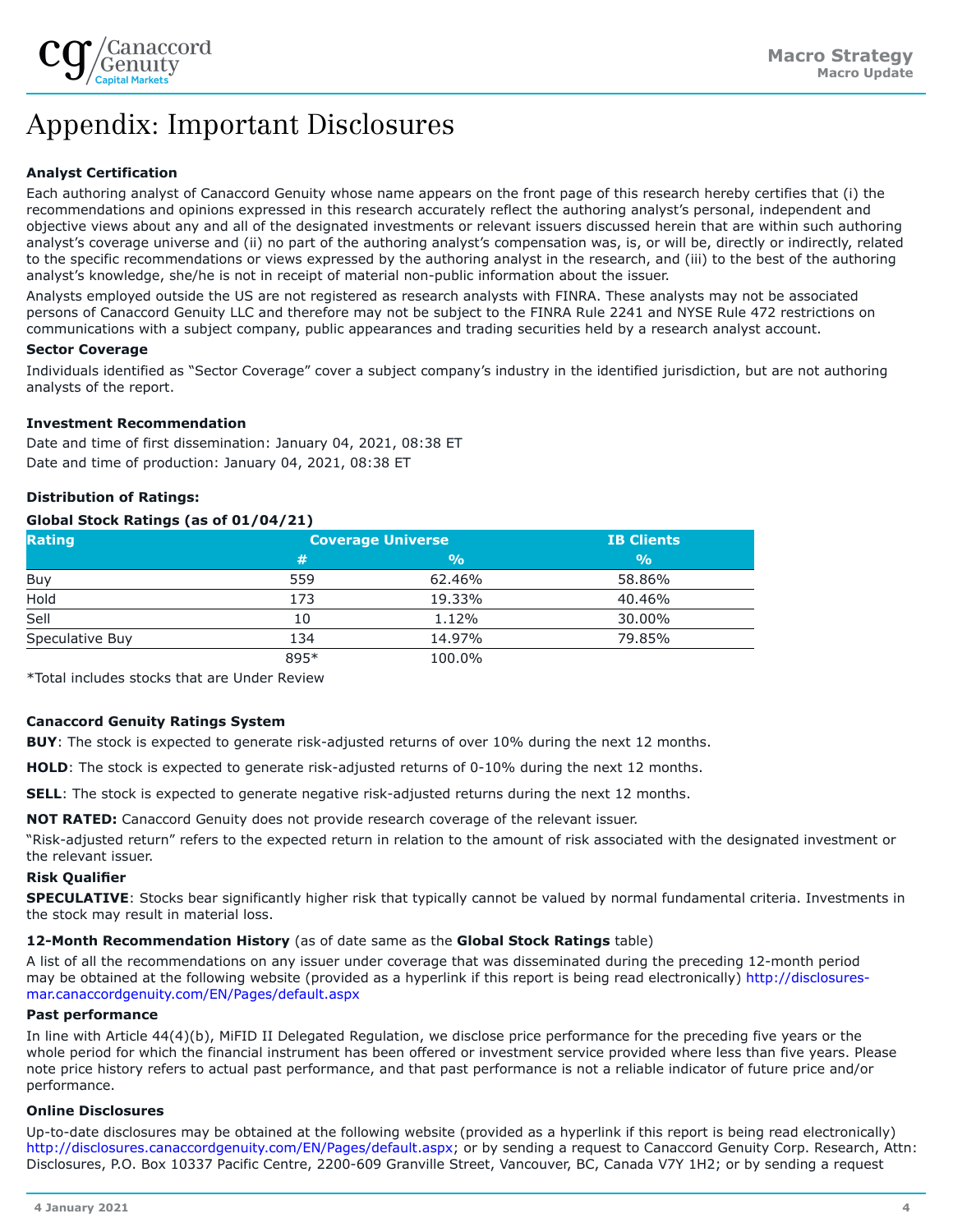

by email to disclosures@cgf.com. The reader may also obtain a copy of Canaccord Genuity's policies and procedures regarding the dissemination of research by following the steps outlined above.

#### **General Disclaimers**

See "Required Company-Specific Disclosures" above for any of the following disclosures required as to companies referred to in this report: manager or co-manager roles; 1% or other ownership; compensation for certain services; types of client relationships; research analyst conflicts; managed/co-managed public offerings in prior periods; directorships; market making in equity securities and related derivatives. For reports identified above as compendium reports, the foregoing required company-specific disclosures can be found in a hyperlink located in the section labeled, "Compendium Reports." "Canaccord Genuity" is the business name used by certain wholly owned subsidiaries of Canaccord Genuity Group Inc., including Canaccord Genuity LLC, Canaccord Genuity Limited, Canaccord Genuity Corp., and Canaccord Genuity (Australia) Limited, an affiliated company that is 80%-owned by Canaccord Genuity Group Inc.

The authoring analysts who are responsible for the preparation of this research are employed by Canaccord Genuity Corp. a Canadian broker-dealer with principal offices located in Vancouver, Calgary, Toronto, Montreal, or Canaccord Genuity LLC, a US broker-dealer with principal offices located in New York, Boston, San Francisco and Houston, or Canaccord Genuity Limited., a UK broker-dealer with principal offices located in London (UK) and Dublin (Ireland), or Canaccord Genuity (Australia) Limited, an Australian broker-dealer with principal offices located in Sydney and Melbourne.

The authoring analysts who are responsible for the preparation of this research have received (or will receive) compensation based upon (among other factors) the Investment Banking revenues and general profits of Canaccord Genuity. However, such authoring analysts have not received, and will not receive, compensation that is directly based upon or linked to one or more specific Investment Banking activities, or to recommendations contained in the research.

Some regulators require that a firm must establish, implement and make available a policy for managing conflicts of interest arising as a result of publication or distribution of research. This research has been prepared in accordance with Canaccord Genuity's policy on managing conflicts of interest, and information barriers or firewalls have been used where appropriate. Canaccord Genuity's policy is available upon request.

The information contained in this research has been compiled by Canaccord Genuity from sources believed to be reliable, but (with the exception of the information about Canaccord Genuity) no representation or warranty, express or implied, is made by Canaccord Genuity, its affiliated companies or any other person as to its fairness, accuracy, completeness or correctness. Canaccord Genuity has not independently verified the facts, assumptions, and estimates contained herein. All estimates, opinions and other information contained in this research constitute Canaccord Genuity's judgement as of the date of this research, are subject to change without notice and are provided in good faith but without legal responsibility or liability.

From time to time, Canaccord Genuity salespeople, traders, and other professionals provide oral or written market commentary or trading strategies to our clients and our principal trading desk that reflect opinions that are contrary to the opinions expressed in this research. Canaccord Genuity's affiliates, principal trading desk, and investing businesses also from time to time make investment decisions that are inconsistent with the recommendations or views expressed in this research.

This research is provided for information purposes only and does not constitute an offer or solicitation to buy or sell any designated investments discussed herein in any jurisdiction where such offer or solicitation would be prohibited. As a result, the designated investments discussed in this research may not be eligible for sale in some jurisdictions. This research is not, and under no circumstances should be construed as, a solicitation to act as a securities broker or dealer in any jurisdiction by any person or company that is not legally permitted to carry on the business of a securities broker or dealer in that jurisdiction. This material is prepared for general circulation to clients and does not have regard to the investment objectives, financial situation or particular needs of any particular person. Investors should obtain advice based on their own individual circumstances before making an investment decision. To the fullest extent permitted by law, none of Canaccord Genuity, its affiliated companies or any other person accepts any liability whatsoever for any direct or consequential loss arising from or relating to any use of the information contained in this research.

#### **Research Distribution Policy**

Canaccord Genuity research is posted on the Canaccord Genuity Research Portal and will be available simultaneously for access by all of Canaccord Genuity's customers who are entitled to receive the firm's research. In addition research may be distributed by the firm's sales and trading personnel via email, instant message or other electronic means. Customers entitled to receive research may also receive it via third party vendors. Until such time as research is made available to Canaccord Genuity's customers as described above, Authoring Analysts will not discuss the contents of their research with Sales and Trading or Investment Banking employees without prior compliance consent.

For further information about the proprietary model(s) associated with the covered issuer(s) in this research report, clients should contact their local sales representative.

#### **Short-Term Trade Ideas**

Research Analysts may, from time to time, discuss "short-term trade ideas" in research reports. A short-term trade idea offers a near-term view on how a security may trade, based on market and trading events or catalysts, and the resulting trading opportunity that may be available. Any such trading strategies are distinct from and do not affect the analysts' fundamental equity rating for such stocks. A short-term trade idea may differ from the price targets and recommendations in our published research reports that reflect the research analyst's views of the longer-term (i.e. one-year or greater) prospects of the subject company, as a result of the differing time horizons, methodologies and/or other factors. It is possible, for example, that a subject company's common equity that is considered a long-term 'Hold' or 'Sell' might present a short-term buying opportunity as a result of temporary selling pressure in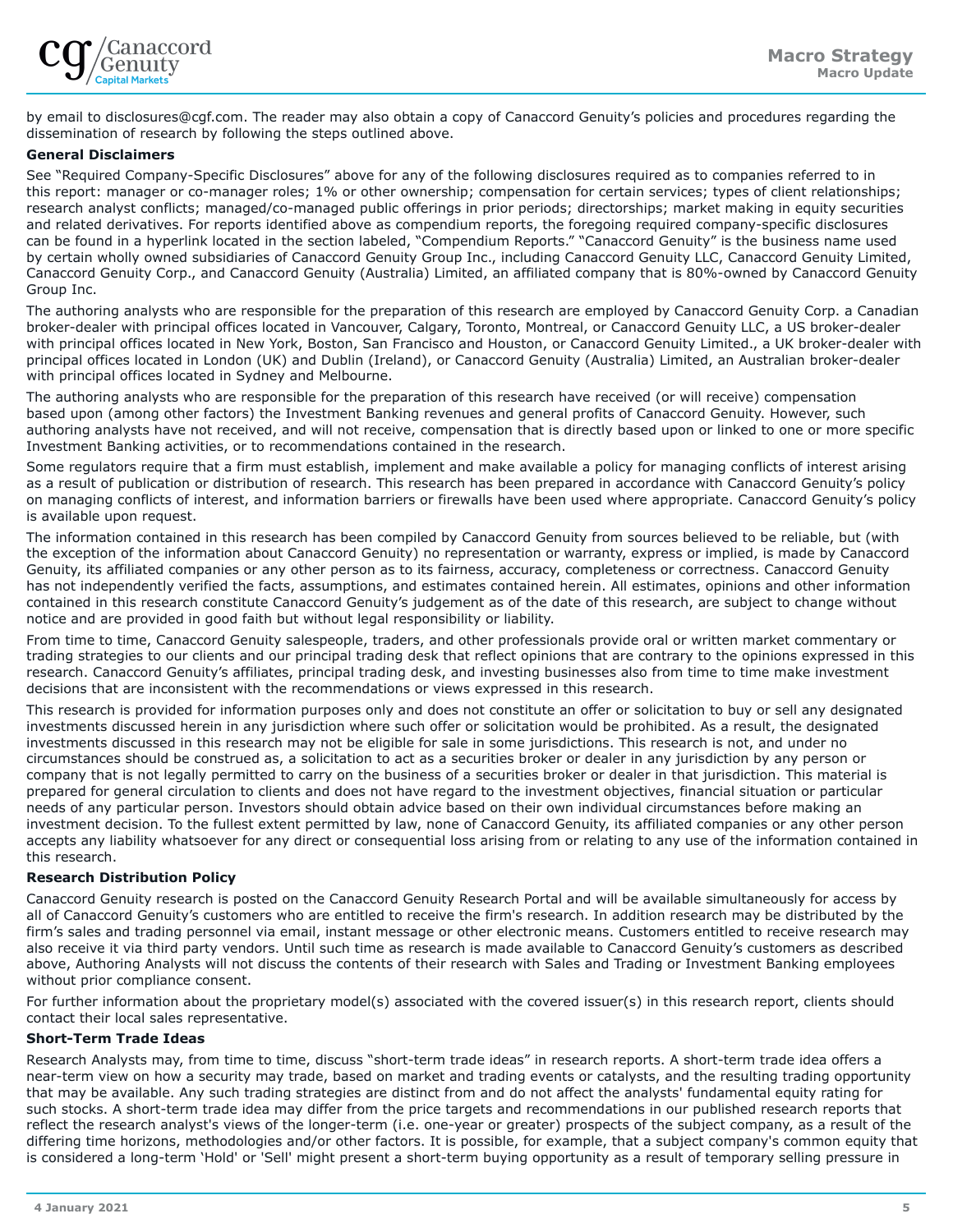

the market or for other reasons described in the research report; conversely, a subject company's stock rated a long-term 'Buy' or "Speculative Buy' could be considered susceptible to a downward price correction, or other factors may exist that lead the research analyst to suggest a sale over the short-term. Short-term trade ideas are not ratings, nor are they part of any ratings system, and the firm does not intend, and does not undertake any obligation, to maintain or update short-term trade ideas. Short-term trade ideas are not suitable for all investors and are not tailored to individual investor circumstances and objectives, and investors should make their own independent decisions regarding any securities or strategies discussed herein. Please contact your salesperson for more information regarding Canaccord Genuity's research.

# **For Canadian Residents:**

This research has been approved by Canaccord Genuity Corp., which accepts sole responsibility for this research and its dissemination in Canada. Canaccord Genuity Corp. is registered and regulated by the Investment Industry Regulatory Organization of Canada (IIROC) and is a Member of the Canadian Investor Protection Fund. Canadian clients wishing to effect transactions in any designated investment discussed should do so through a qualified salesperson of Canaccord Genuity Corp. in their particular province or territory.

#### **For United States Persons:**

Canaccord Genuity LLC, a US registered broker-dealer, accepts responsibility for this research and its dissemination in the United States. This research is intended for distribution in the United States only to certain US institutional investors. US clients wishing to effect transactions in any designated investment discussed should do so through a qualified salesperson of Canaccord Genuity LLC. Analysts employed outside the US, as specifically indicated elsewhere in this report, are not registered as research analysts with FINRA. These analysts may not be associated persons of Canaccord Genuity LLC and therefore may not be subject to the FINRA Rule 2241 and NYSE Rule 472 restrictions on communications with a subject company, public appearances and trading securities held by a research analyst account.

#### **For United Kingdom and European Residents:**

This research is distributed in the United Kingdom and elsewhere Europe, as third party research by Canaccord Genuity Limited, which is authorized and regulated by the Financial Conduct Authority. This research is for distribution only to persons who are Eligible Counterparties or Professional Clients only and is exempt from the general restrictions in section 21 of the Financial Services and Markets Act 2000 on the communication of invitations or inducements to engage in investment activity on the grounds that it is being distributed in the United Kingdom only to persons of a kind described in Article 19(5) (Investment Professionals) and 49(2) (High Net Worth companies, unincorporated associations etc) of the Financial Services and Markets Act 2000 (Financial Promotion) Order 2005 (as amended). It is not intended to be distributed or passed on, directly or indirectly, to any other class of persons. This material is not for distribution in the United Kingdom or elsewhere in Europe to retail clients, as defined under the rules of the Financial Conduct Authority.

#### **For Jersey, Guernsey and Isle of Man Residents:**

This research is sent to you by Canaccord Genuity Wealth (International) Limited (CGWI) for information purposes and is not to be construed as a solicitation or an offer to purchase or sell investments or related financial instruments. This research has been produced by an affiliate of CGWI for circulation to its institutional clients and also CGWI. Its contents have been approved by CGWI and we are providing it to you on the basis that we believe it to be of interest to you. This statement should be read in conjunction with your client agreement, CGWI's current terms of business and the other disclosures and disclaimers contained within this research. If you are in any doubt, you should consult your financial adviser.

CGWI is licensed and regulated by the Guernsey Financial Services Commission, the Jersey Financial Services Commission and the Isle of Man Financial Supervision Commission. CGWI is registered in Guernsey and is a wholly owned subsidiary of Canaccord Genuity Group Inc.

#### **For Australian Residents:**

This research is distributed in Australia by Canaccord Genuity (Australia) Limited ABN 19 075 071 466 holder of AFS Licence No 234666. To the extent that this research contains any advice, this is limited to general advice only. Recipients should take into account their own personal circumstances before making an investment decision. Clients wishing to effect any transactions in any financial products discussed in the research should do so through a qualified representative of Canaccord Genuity (Australia) Limited or its Wealth Management affiliated company, Canaccord Genuity Financial Limited ABN 69 008 896 311 holder of AFS Licence No 239052.

#### **For Hong Kong Residents:**

This research is distributed in Hong Kong by Canaccord Genuity (Hong Kong) Limited which is licensed by the Securities and Futures Commission. This research is only intended for persons who fall within the definition of professional investor as defined in the Securities and Futures Ordinance. It is not intended to be distributed or passed on, directly or indirectly, to any other class of persons. Recipients of this report can contact Canaccord Genuity (Hong Kong) Limited. (Contact Tel: +852 3919 2561) in respect of any matters arising from, or in connection with, this research.

#### **Additional information is available on request.**

Copyright © Canaccord Genuity Corp. 2021 – Member IIROC/Canadian Investor Protection Fund

Copyright © Canaccord Genuity Limited. 2021 – Member LSE, authorized and regulated by the Financial Conduct Authority.

Copyright © Canaccord Genuity LLC 2021 – Member FINRA/SIPC

Copyright © Canaccord Genuity (Australia) Limited. 2021 – Participant of ASX Group, Chi-x Australia and of the NSX. Authorized and regulated by ASIC.